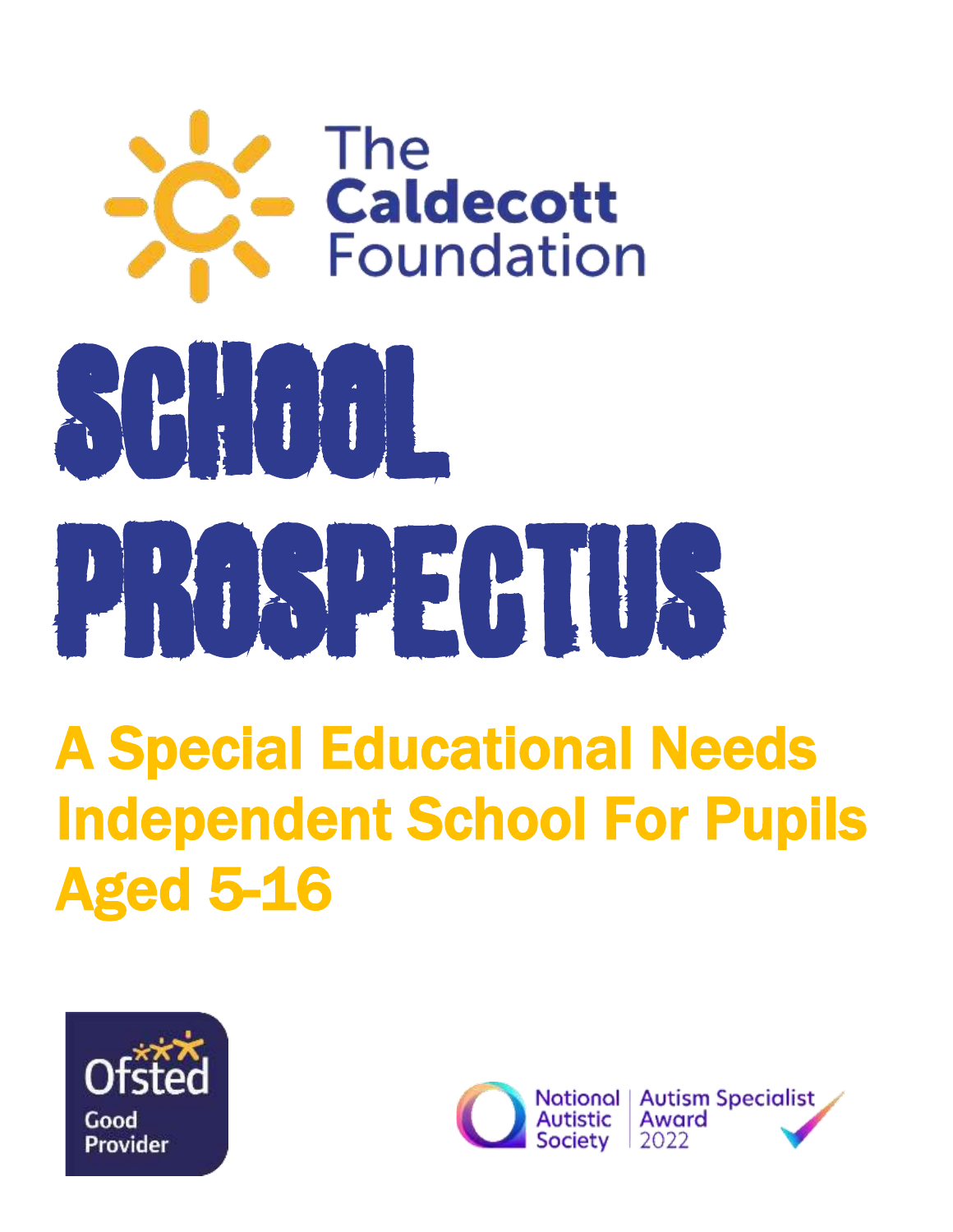# **CONTENTS**

| Welcome                                        | 3  |
|------------------------------------------------|----|
| <b>Vision and Values</b>                       | 4  |
| <b>Autism Specialist Educational Provision</b> | 5  |
| Forest School                                  | 6  |
| Our Curriculum KS1-3                           | 8  |
| Our Curriculum KS4                             | 9  |
| <b>Preparation for Adulthood</b>               | 10 |
| Our Commitment to a Therapeutic Offer          | 11 |
| <b>Positive Behaviour Support</b>              | 12 |
| <b>Boarding Provision</b>                      | 14 |
| Keeping Our Pupils Safe                        | 15 |
| Uniform/Contact Us                             | 16 |



**"I applaud all the staff. With such an amazing team it brings me comfort to know my child goes to a school with fully trained, sympathetic, very supportive staff."**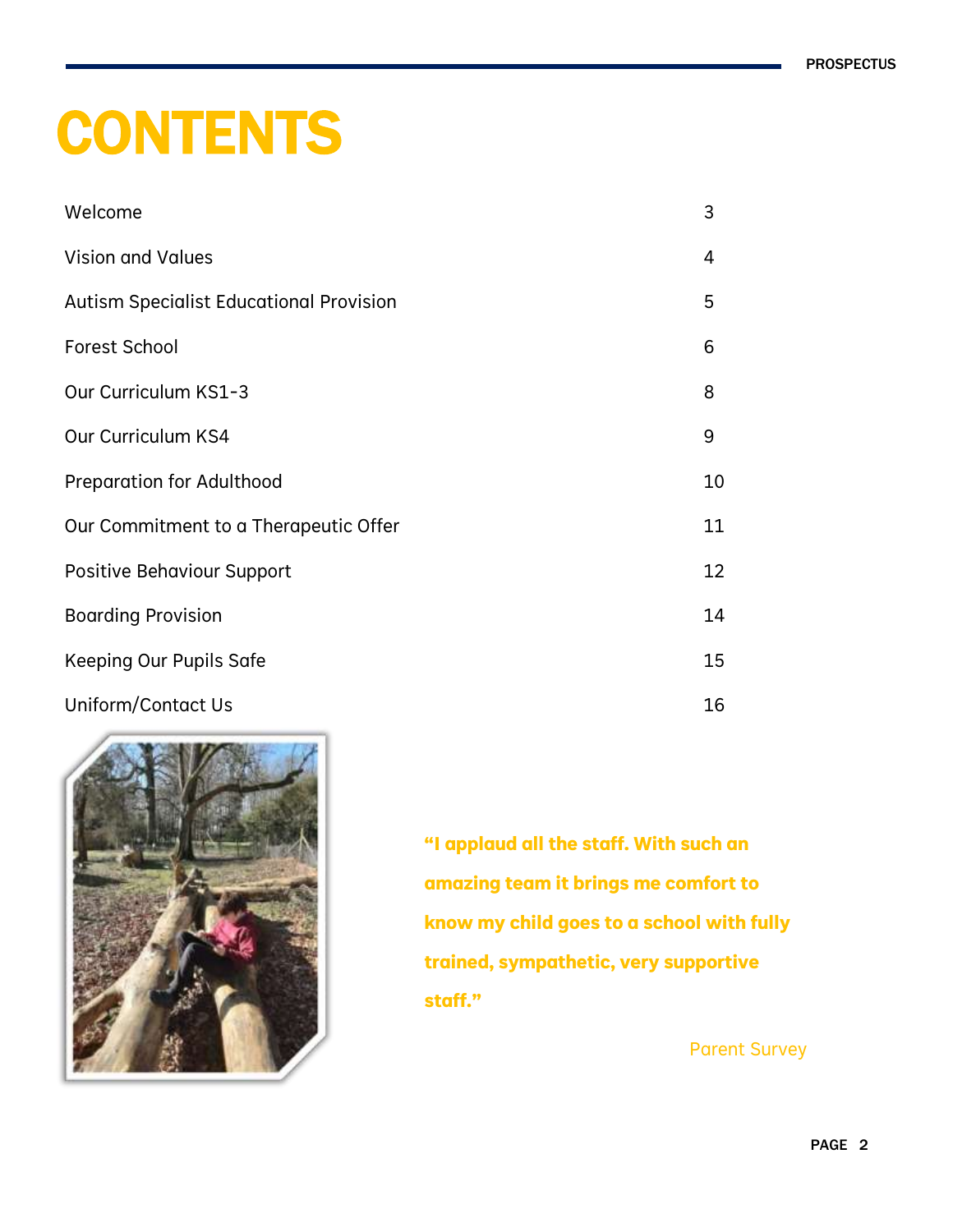# WELCOME

Our School is part of the Caldecott Foundation, a non-profit leading specialist provider delivering therapeutic residential and fostering services to vulnerable and disadvantaged young people.

We are a therapeutic school specialising in supporting the educational and emotional needs of students who have experienced trauma, and/or have a diagnosis of Autism Spectrum Condition and/or other neurodevelopmental and psychological problems aged 5 - 16

## **We are Caldecott School**

- Our Team of teachers and Therapists work closely together to deliver a therapy informed curriculum within a safe, stimulating, personalised and nurturing learning environment.
- We strongly believe that children and young people can learn and move forward in their educational journey when their emotional, social, and cognitive needs are appropriately supported.
- We work with students aged 5-16 who have a wide range of emotional, mental health needs and/or neurodevelopmental conditions, such as Autism, ADHD, Trauma, Anxiety.
- The National Autistic Society have awarded us it's Specialist Educational Provision
- We are set across 24 acres of land, making Forest Schooling a natural part of our rich curriculum.

**"It is a pleasure to be a part of an amazing team. The skills, knowledge, and opportunities I have gained since being at Caldecott, has informed and improved my practice and professional development considerably."**

**Staff Survey**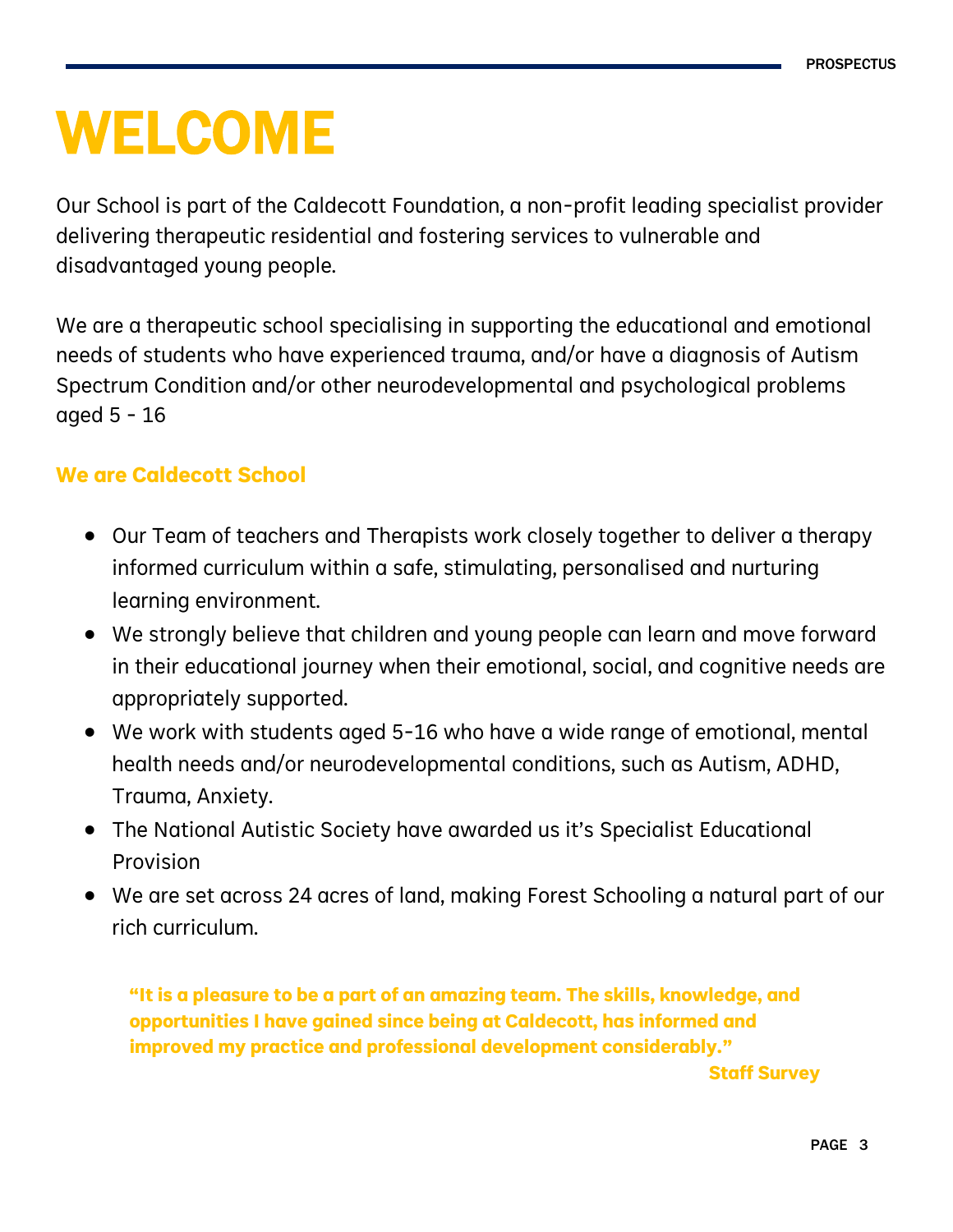## Our Vision

Helping Children Build A Future

## Our Mission Statement

Every member of the Caldecott Team understands that it is their duty to keep the pupils, their colleagues and themselves safe. All stakeholders aim to give pupils their best education possible. They uphold the values of our school and work as a team, using their skills and talents to benefit others. Everyone shows they care for each other; there is no discrimination and religious and cultural differences are embraced.

Our pupils will be presented with and motivated to engage in a rich and broad curriculum to develop skills so, that in the future, they are responsible, caring, and active members of their communities.

## **Caldecott School pupils know that we need to value and care for our local environment and the whole eco system of planet Earth.**

## Our Values

Our values drive all we do at Caldecott School. They were chosen in a collaborative process that involved all our staff and our pupils.

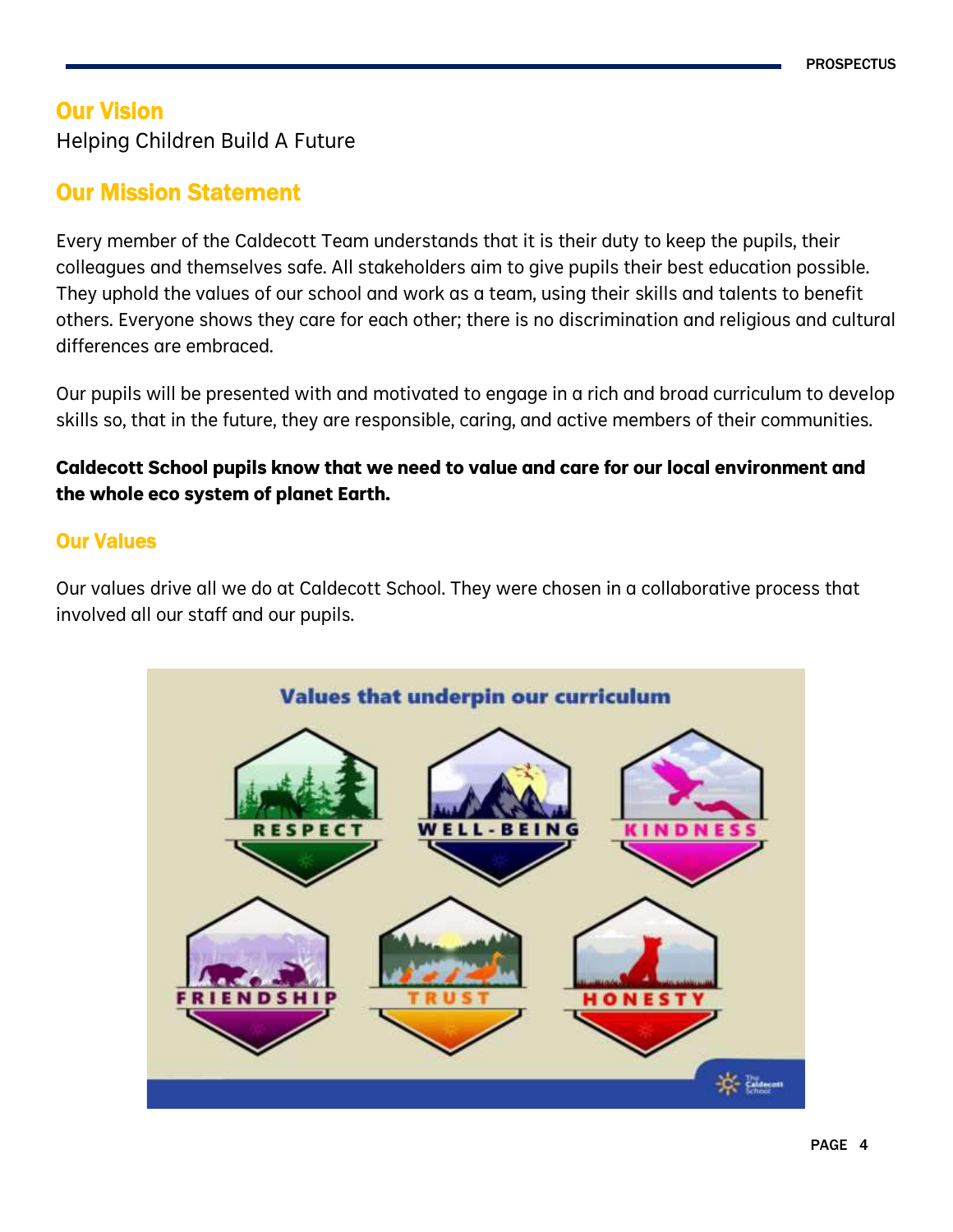## Autism and the Caldecott School

Here at Caldecott School, we have created enabling environments, which assist our pupils and stakeholders, to recognise the strengths and challenges experienced by many autistic people. People with autism may also experience over-or-under-sensitivity to sounds, touch, tastes, smells, light or colours. These are all factors we have considered and are part of everyday practice in our NAS (National Autistic Society) awarded Specialist Education Provision.

Caldecott School provides a nurturing learning environment, where our students can make meaningful progress. Our aim is to encourage them to develop appropriate personal, social, and employable skills enabling them to become confident, independent, and aspiring young people

## Our bespoke environment consists of:

- Small classes sizes of 5 8 pupils.
- Low stimulus soft lighting
- Consistently reviewed and updated practice
- Individual learning booths
- Calming spaces, hammocks, reading nooks
- A fully accredited Forest School
- Sensory room
- Neat, ordered environments promoting independence and preparation for adulthood
- inPrint3 imagery across all provisions



"Our child's confidence has grown hugely. He has settled into this school better than we could have imagined."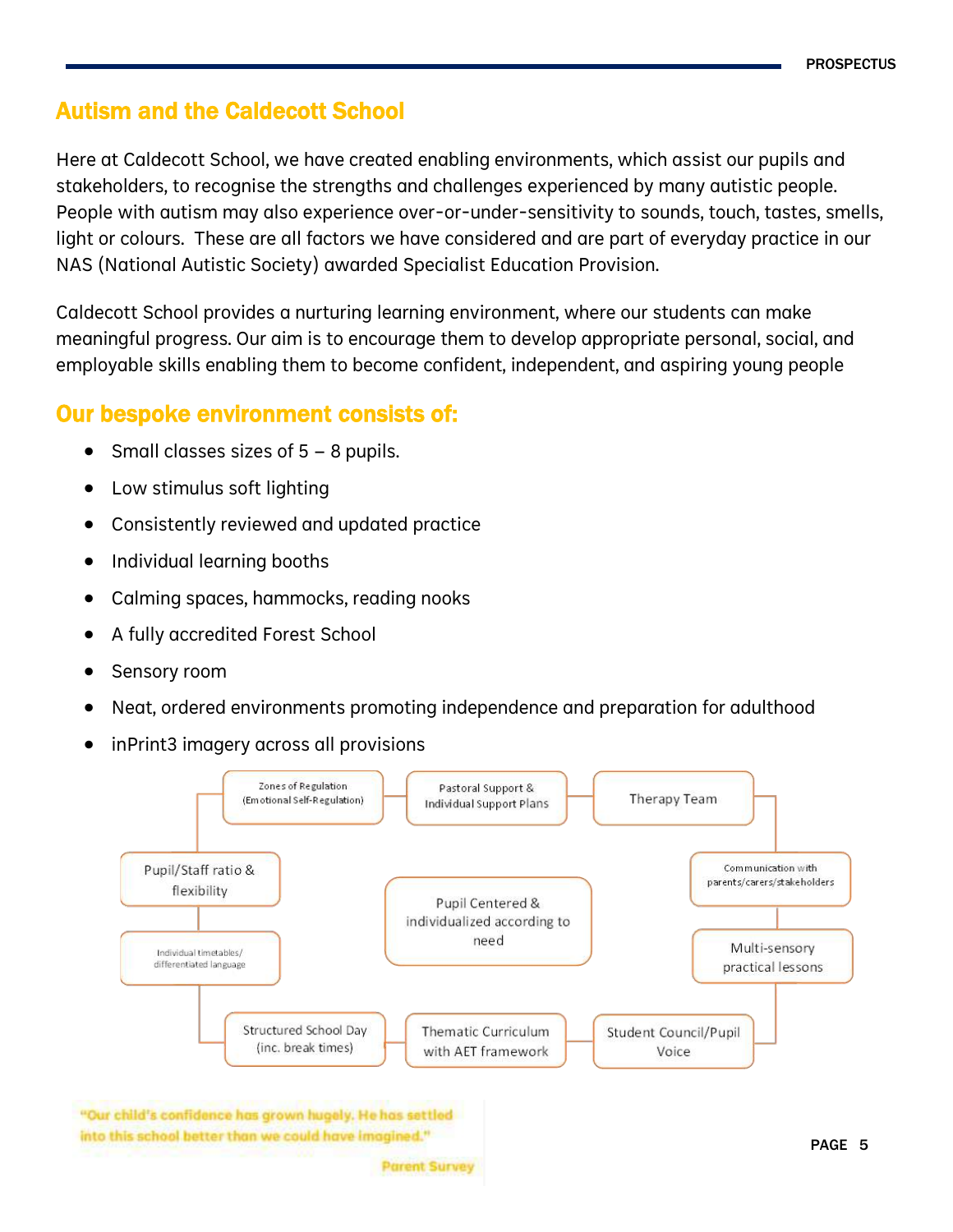## Forest School and children with SEN?

Extensive research has proven that Forest School builds confidence and independence and improves mental health. It provides opportunities for imagination and exploration, and it promotes working collaboratively. Through nature, it focuses on maximising the emotional, social, and developmental benefits of learning. Forest School is designed to work with young people in the outdoors over time, introducing responsible risk-taking and setting the young people up to achieve.

The benefits to SEN pupils who struggle with a conventional school environment:



## How we run Forest School at Caldecott



Caldecott introduced Forest School in 2019, quickly training up 7 level 3 Forest School Leaders to run the sessions. Pupils in both Primary and Secondary receive Forest School each week as part of their curriculum, at our off-site provision in Bilsington. There we are very fortunate to have access to a private woodland just 10 minutes' drive away. This is some 500 acres of ancient woodland and has everything that a Forest School could ask for, a wide variety of flora and fauna and some amazing geography with streams, hills, and valleys to explore and learn in. If we cannot access Bilsington; there are just 2 reasons why we wouldn't, strong winds (over 40mph), and thunderstorms; we have on-site provisions and cabins where we can practice skills and techniques in a safe environment.

> 'Finding animals, hiding, being with nature and having so much fun learning new skills, has increased my confidence and selfesteem.'

> > PAGE 6 Parent and Pupil Survey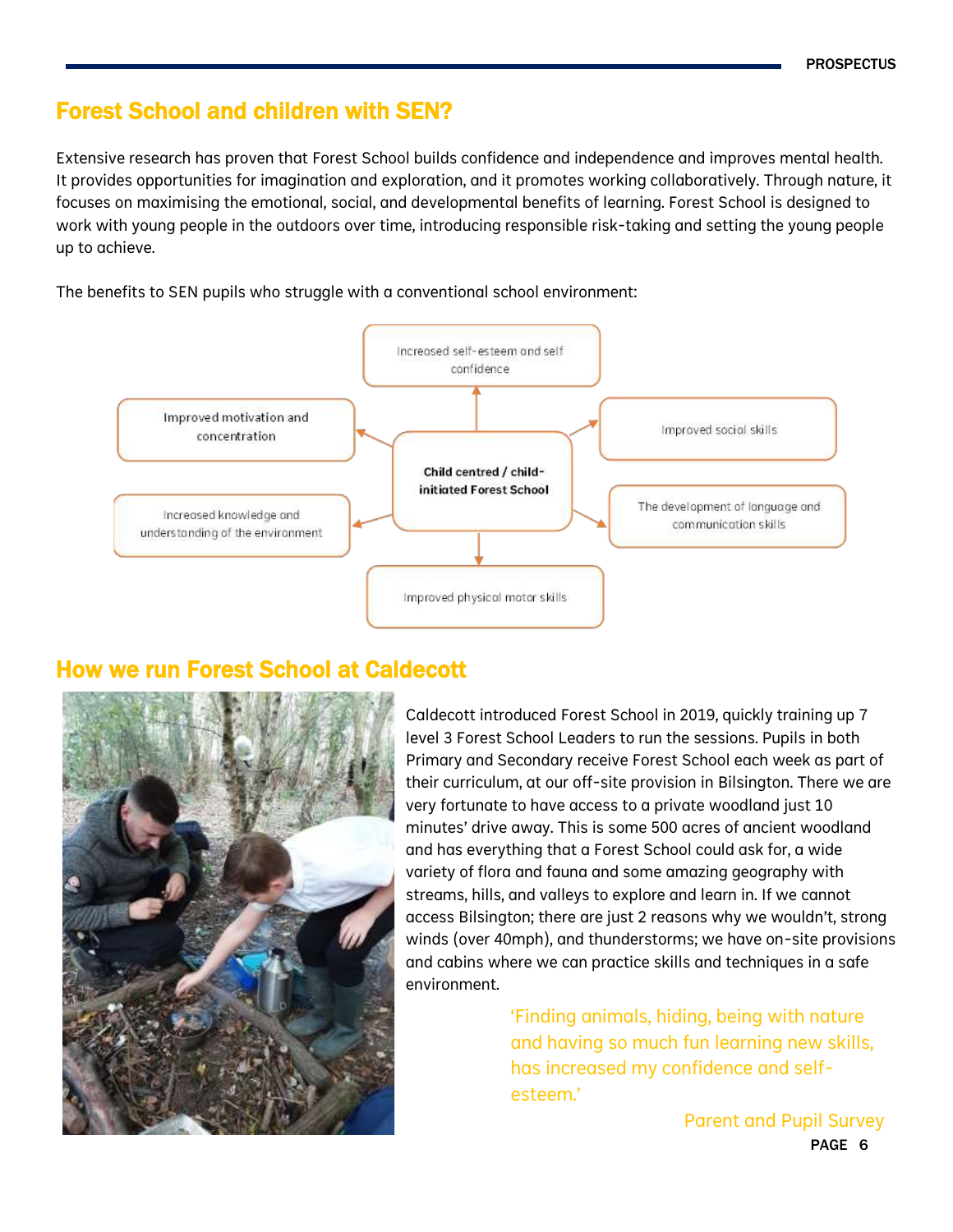At Caldecott we follow the original ethos of Forest School where all activities are child-initiated, and the Forest School Leaders and adult helpers are facilitators. We have abundant resources and have linked our Forest School objectives closely to the Autism Education Trust (AET), and Preparation for Adulthood/Employment (PFA/E) objectives, so the students are learning all the time through their engagement and enjoyment of nature. We cover an amazing range of activities from den building and whittling to nature walks or just exploring. The list is almost endless and limited only by the children's imagination. We welcome pre-arranged visits by parents and carers to witness first-hand the amazing facilities we have.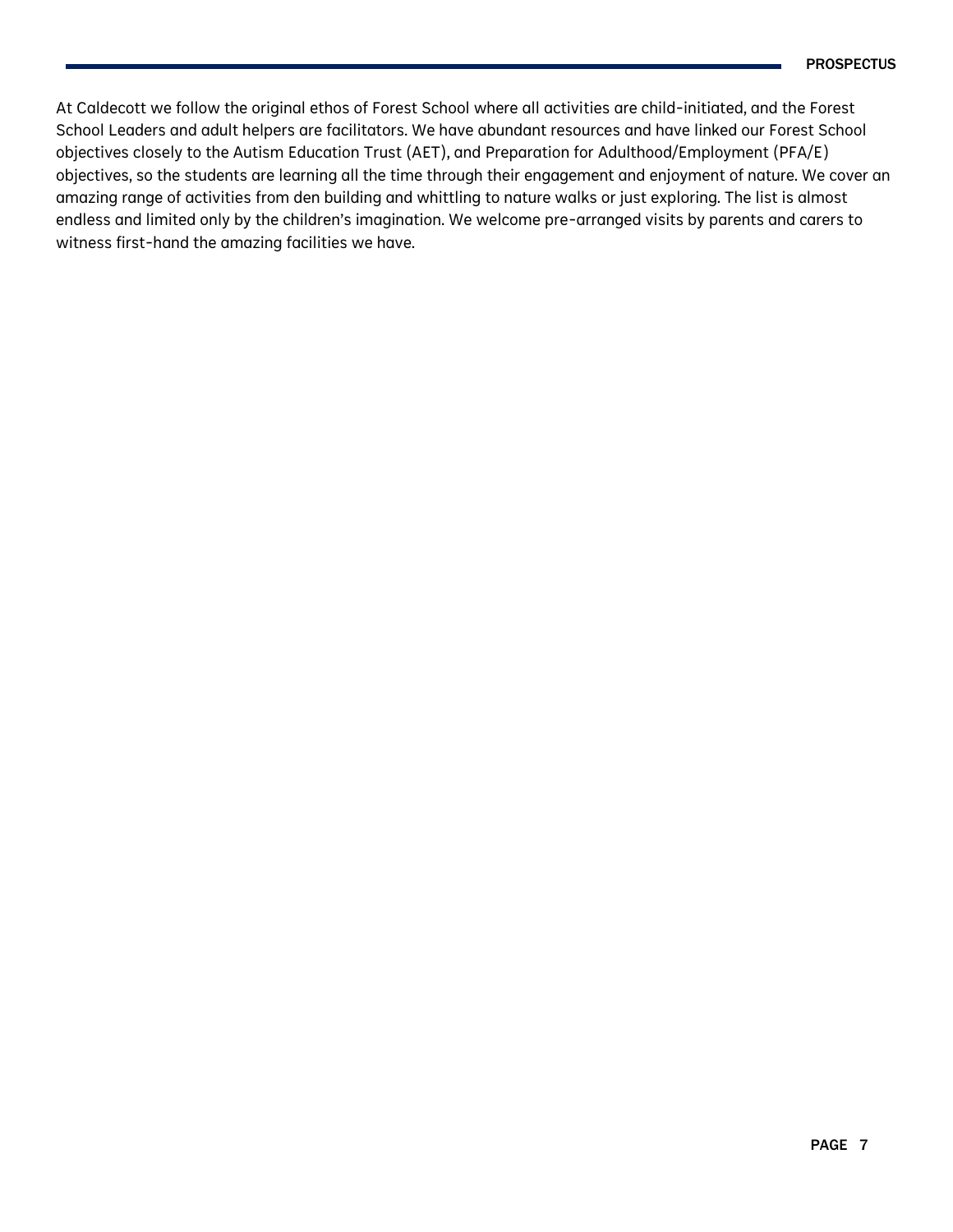## Our Curriculum KS1-3

We offer a personalised curriculum model that is broad, balanced, and relevant to the stage of learning of each pupil. Termly projects provide opportunities for pupils to access core subjects, develop skills for life and experience vocational alternatives to the traditional academic subjects. Throughout the year, teachers will provide enrichment activities linked directly to the specific topic.

Therapy is woven into this curriculum model, which is also underpinned by a 'values-based approach', whilst pupils are given every opportunity to develop their spiritual, moral, social and cultural understanding and gain a deeper understanding of British values, preparing them for life outside of school in a diverse and modern Britain.



Our pupils also have the opportunity to have weekly extracurricular activities which endorse our therapeutic offer. Examples of these are: horse riding / swimming / golfing / skiing / tennis. If the pupils have a particular interest or thrive in a specific area, we will do our best to facilitate the lessons to promote their skills.

'We love the theme/ topic-based curriculum and the way all sorts of learning opportunities are woven into activities. We have noticed positive changes in confidence and widening of our child's life experiences and independence.'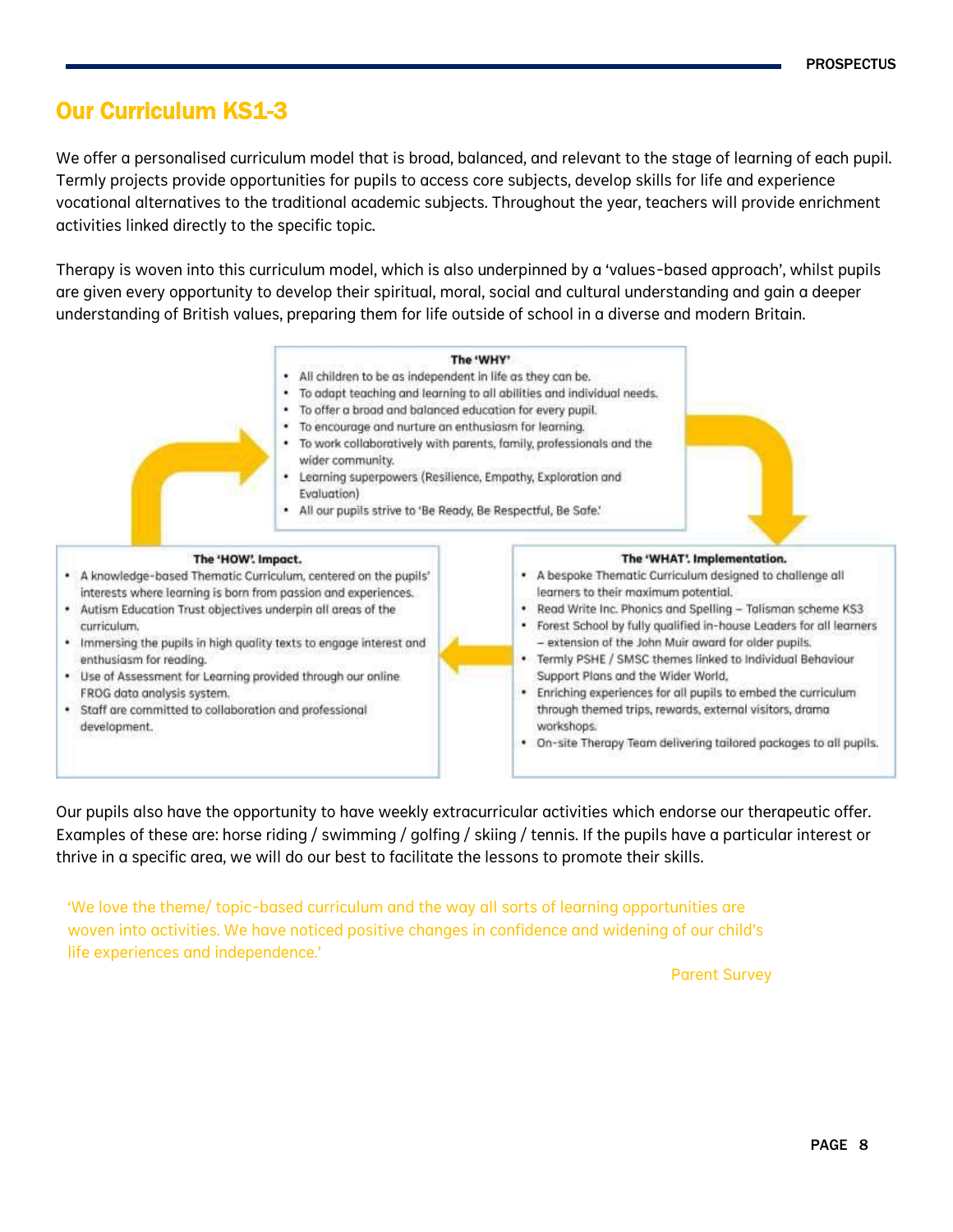## Our Curriculum KS4

The Key Stage 4 curriculum builds on previous school years. It ensures the personalised curriculum model continues, whilst allowing pupils to work towards the next step of their educational journey. The core curriculum provides pupils with the opportunity to access a range of accredited and externally recognised qualifications from pre GCSE to Level 2 (GCSE grade 9-5 equivalent) across a variety of subjects. In addition, extracurricular opportunities remain part of the core offer but with an increased focus on preparation for adulthood.

The curriculum offer is evaluated annually to ensure that it continues to meet the needs of the cohort and local career opportunities.



## Our KS4 Curriculum Intent

#### The 'WHY'

- To ensure all young people leaving Caldecott School have the; skills,
- knowledge and resources to be as independent in life as they can be.
- . To adapt teaching and learning to all abilities and individual needs.
- . To offer a broad and balanced education for every pupil.
- . To encourage and nurture an enthusiasm for learning.
- . To work collaboratively with parents, family, carers, professionals and all parts of the wider community.
- To allow pupils to develop; Resilience, Empathy, Exploration and Evaluation so they are able to make decisions for themselves and have a voice.
- Our pupils will have the opportunity to develop as citizens and "Be Ready, Be Respectful, Be Safe.'

#### The 'HOW'. Impact.

- Accreditation options that are centered on the pupils' interests
- and take into account local employment opportunities. . Autism Education Trust objectives underpinning all areas of the
- curriculum
- . Immersing the pupils in high quality books, which are age and understanding appropriate, to engage interest and enthusiasm for reading.
- . Use of Assessment for Learning provided through our online FROG data analysis system.
- . Staff commitment to collaboration and professional
- development.

#### The 'WHAT'. Implementation.

- A bespoke curriculum, which builds on the themotic curriculum. designed to challenge all learners to achieve their maximum potential.
- A focus on core skills in English and Maths.
- Context based learning which ensures cross curricular links are made.
- Termly PSHE / SMSC themes linked to Individual Behaviour Support Plans and the Wider World.
- Enriching experiences for all pupils to embed the curriculum  $\bullet$ through trips, rewards, external visitors, career fairs, work experience placements.
- . On-site Therapy Team delivering tailored packages to all pupils.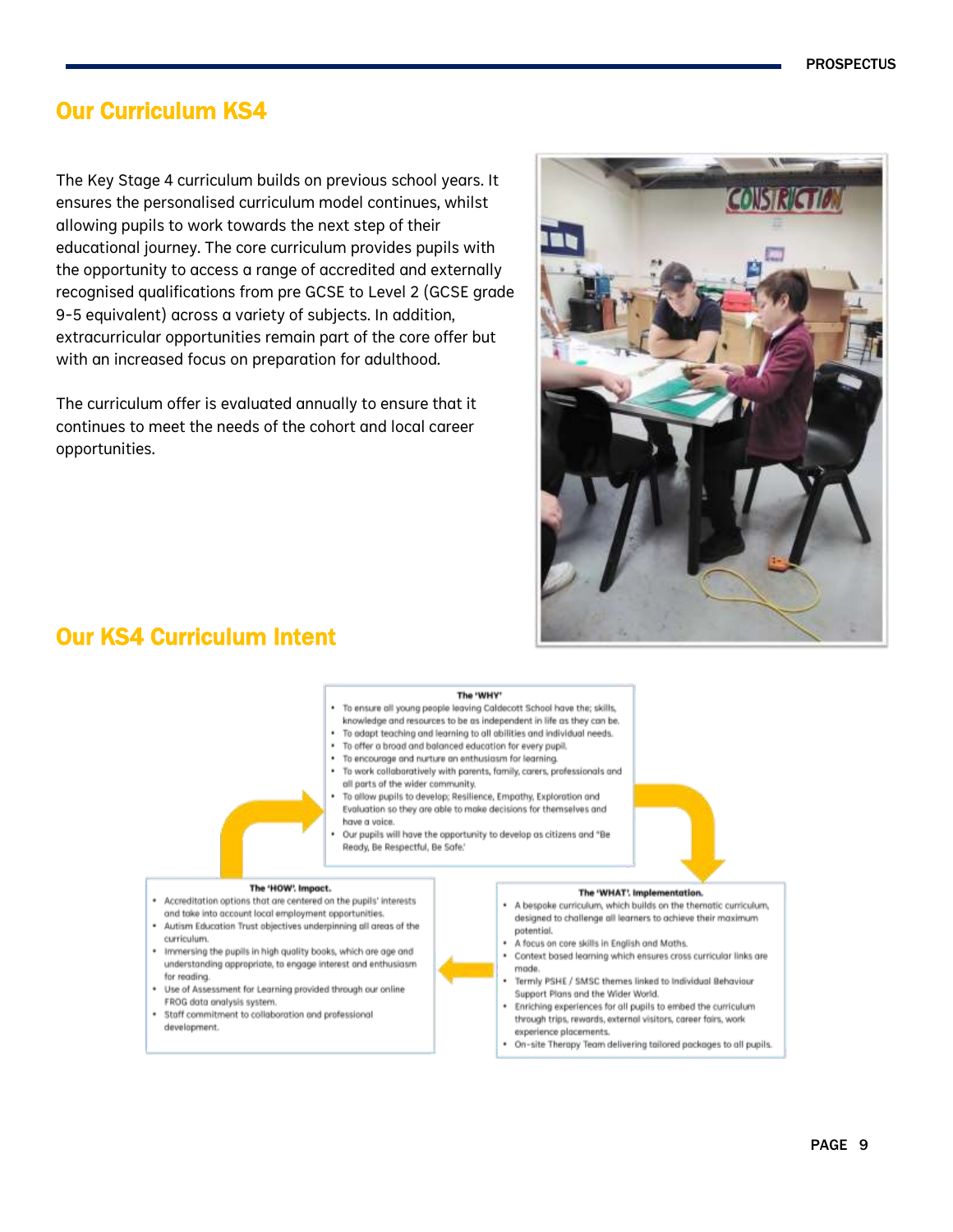## Preparation for Adulthood and Careers at Caldecott

Caldecott School understands that preparing pupils for life after school is an important part of their development. From Primary through to Secondary, we aim to give pupils numerous encounters with a wide range of employers to challenge stereotypes and raise aspirations. Pupils from Year 7-11 will have access to independent and impartial careers guidance, focusing on the specific needs of the individual pupil to promote self-awareness and personal development.

Participation in career and work-related learning activities gives individuals valuable opportunities to discover more about themselves: who they are, how they are changing and who they could possibly become. We understand the delicate balance of raising aspirations while managing realistic expectations.

We aim to engage parents and carers at all stages, and we encourage them to be fully involved with their child's decisions about their future. We are committed to using the Gatsby Foundation's 8 benchmarks of Good Career Guidance to develop the careers program and tailor this to meet and support each pupil's individual needs.



"Work experience has really helped my confidence and confirmed that working with children in a nursery school is what I really want to do when I leave school."

Pupil voice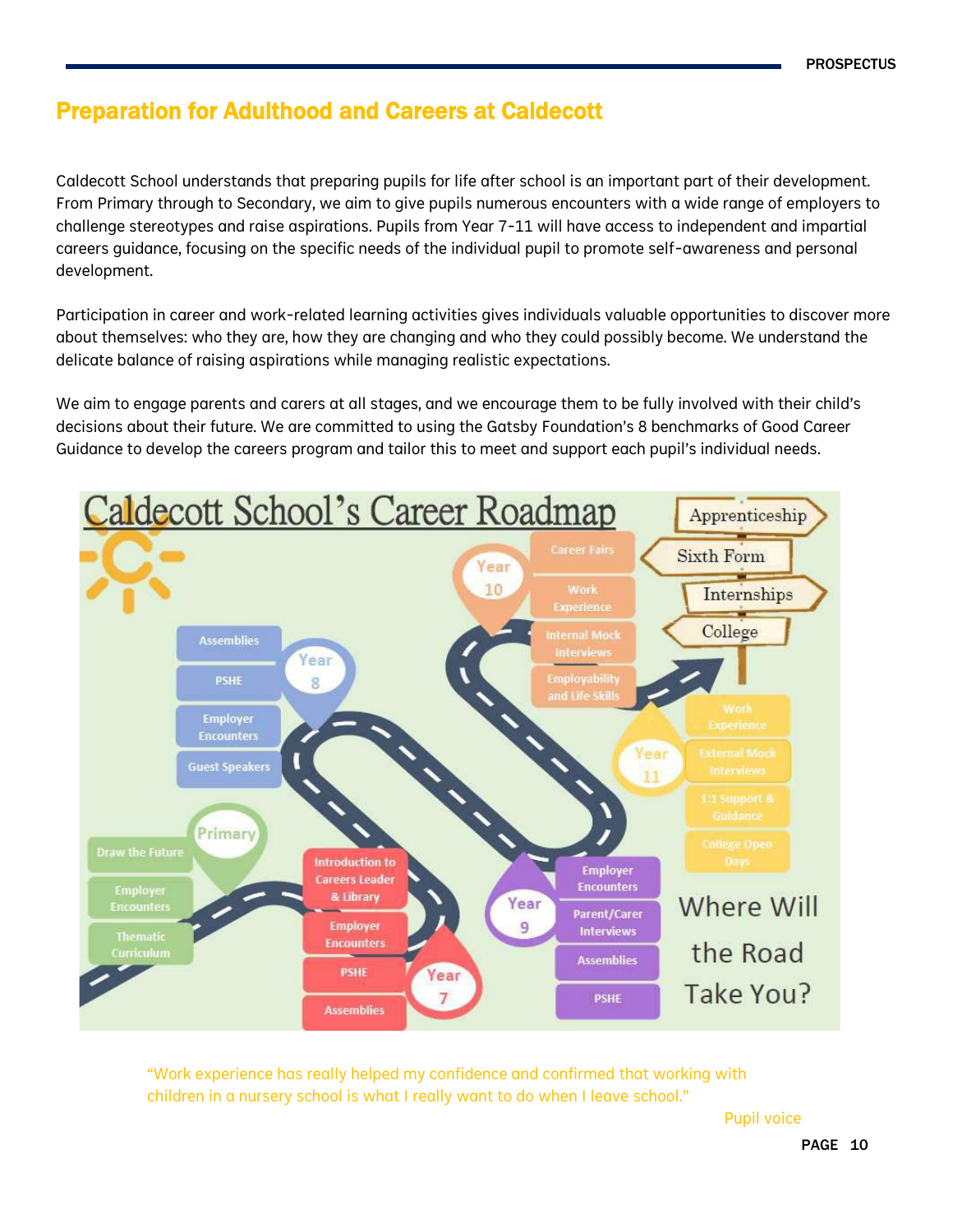## Therapy at Caldecott



A range of therapies is a central and integral aspect of our therapeutic offer and is provided on an individual, group and whole-class basis. Therapy is an essential driver of pupils' progress and is organised in accordance with the pupils' Progress Plans and Education, Health & Care Plans. Our multi-disciplinary team is made of fully qualified and experienced professionals who work collaboratively and seamlessly with the teaching teams, to maximise impact on improving pupils' social, emotional, and learning.

Whilst we employ or commission all our therapy services directly, we work with a multitude of agencies in as joined-up, efficient and effective a way as possible. This includes local authorities, SEN & EHC teams, NHS colleagues and social care services.

Our therapies are embedded in the Curriculum at Caldecott School, with each pupil receiving exactly what they individually need.

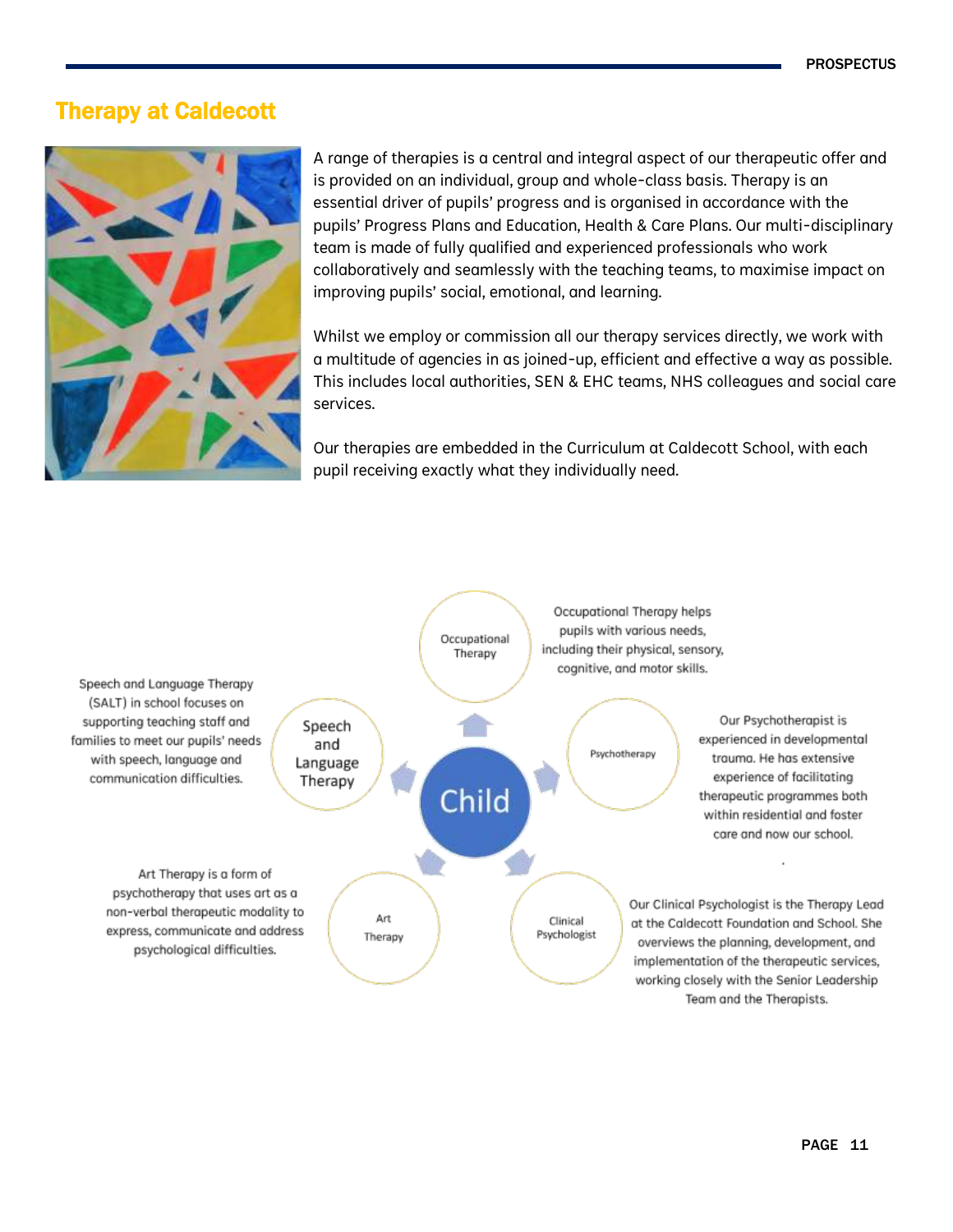PAGE 12

## **PROSPECTUS**

## Behaviour Support Using the Zones of Regulation

At Caldecott our main aim is to embed strategies to support our pupils to deal with their emotions, using the Zones of Regulation.

This is a program designed by an Occupational Therapist in America which helps teach self-regulation by categorising all the different ways we feel, and states of alertness we experience, into four concrete, coloured zones. The zones framework provides strategies to teach pupils to become more aware of, and independent in, controlling their emotions and impulses, manage their sensory needs and improve their ability to problem solve conflict.

For example, when a pupil plays outside or as part of a PE lesson it is beneficial to have a higher state of alertness, however that same state would not be appropriate whilst looking at a book or trying to get to sleep.

Sessions are run in blocks, and this enables each pupil to begin to understand the four colours. These are:

The Blue Zone- describes low levels of alertness such as when you feel sad, tired, sick or bored. This is when your body and or brain is moving slowly or sluggishly

The Green Zone - is used to describe a regulated state of alertness. A person may be calm, ok, happy or focused. This is the zone children generally need to be in for schoolwork and for being social. Being in the green zone shows control.

The Yellow Zone  $-$  is used to describe a heightened state of alertness, however a person has some control when in the yellow zone. A pupil may be experiencing stress, frustration, anxiety, excitement, silliness, nervousness, confusion, and many more slightly elevated emotions. They may be observed as being wiggly, squirmy, or sensory seeking. When in the yellow zone the pupil is starting to lose some control of their behavior because of the heightened emotion.

The Red Zone - this is used to describe extremely heightened states of alertness or very intense feelings. A pupil may be experiencing anger, panic, terror, elation when in the red zone. Being in the red zone can best be explained by not being in control of your body

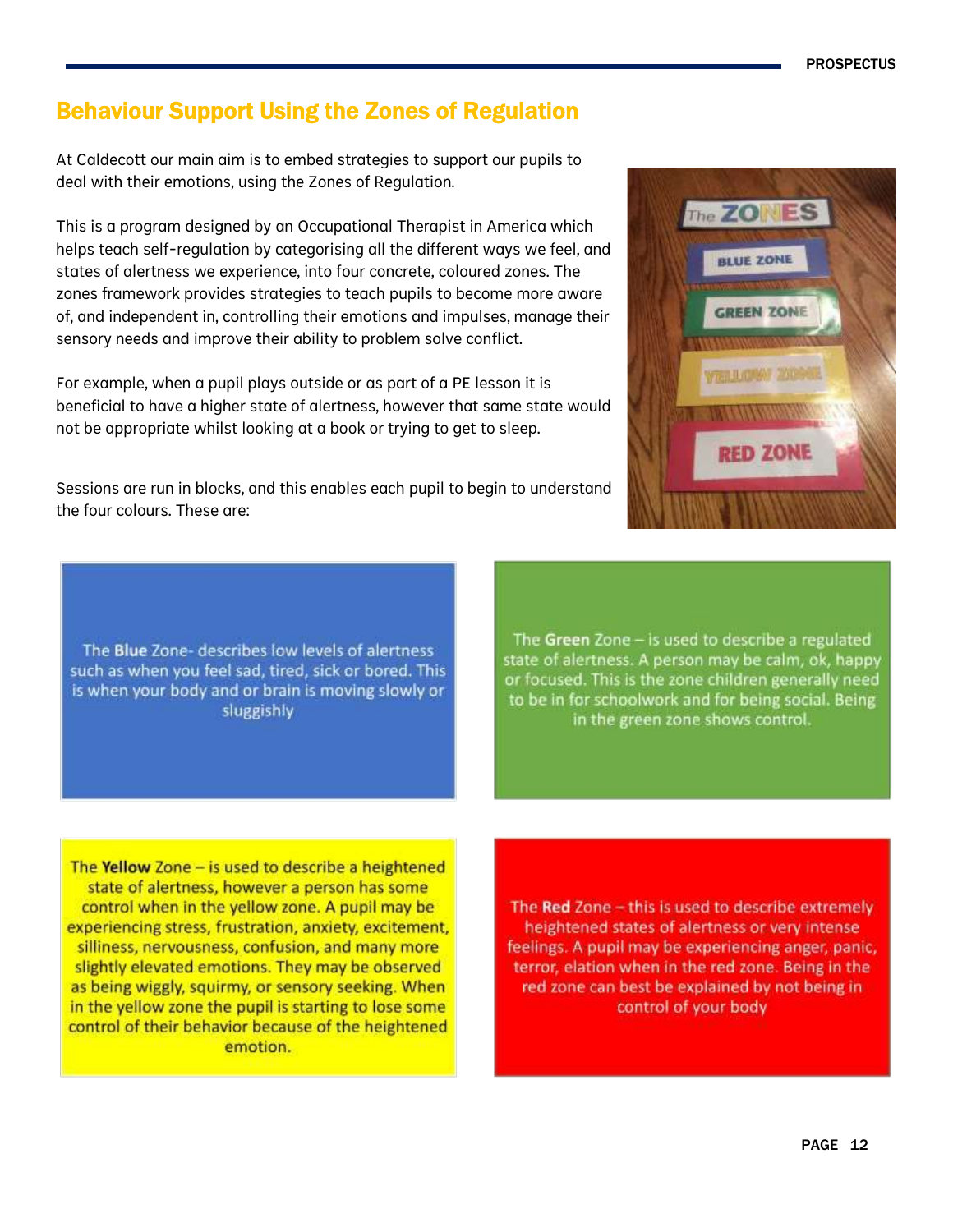It is important to note that everyone experiences all of the zones. The red and yellow zones are not 'the bad' or 'naughty' zones. All of the zones are expected at one time or another. The zones of regulation are expected to be neutral and not to communicate judgement.

The pupils across both Primary and Secondary Schools also explored calming and alerting strategies and what works best for them within the school environment.

Every pupil has an Individual Behaviour Support Plan (IBSP) which is an ever-evolving document used to support the pupils' daily wellbeing. This ensures that each Zone has a set of specific strategies to support and deescalate every individual pupils' needs.

> 'We believe there is a good balance between setting boundaries for behaviour but being flexible in the form of strategies and restorative work.'

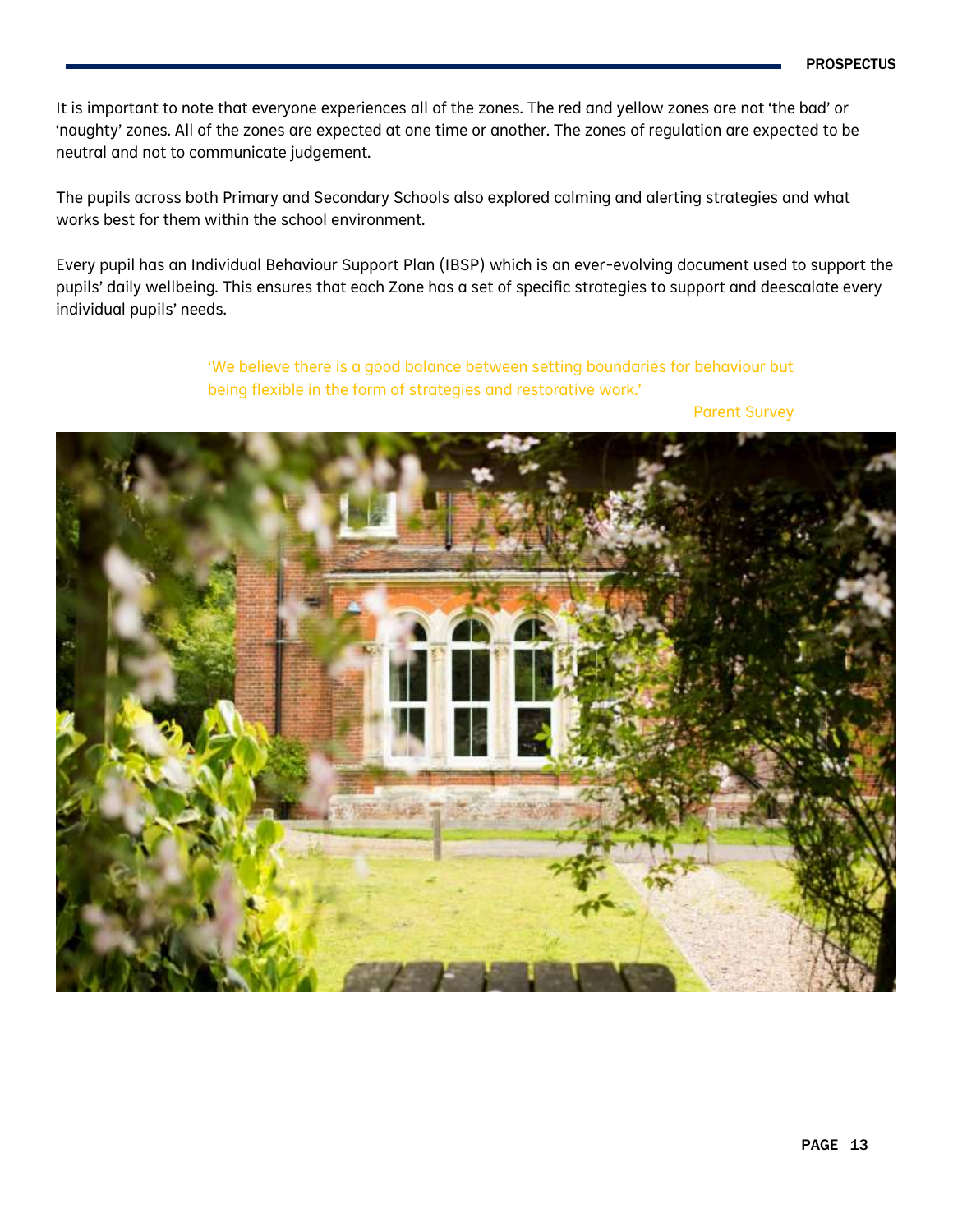## Boarding Provision

Some young people need more focused support and that is why the Caldecott School is delighted to have Garden House - our 38-week residential boarding provision. Our boarding provision is inspected annually by Ofsted and is currently judged **Outstanding**. We offer weekday boarding and education for pupils from the age of 7 to 16 years. Our Primary and Secondary schools are just a short walk from the home.

Garden House has a team of dedicated house parents who continue nurturing and teaching our pupils through the remainder of the day until they start school, the following morning. It feels like a home from home.

You will find a warm, welcoming kitchen where the pupils are taught to prepare and socialise over a healthy meal.

The large lounge has comfortable seating and a TV; a great area for resting and socialising.

There is an indoor games room as well as a large garden with climbing frames and a trampoline which enables the pupils to play games, run around and keep fit.

Each pupil has their own bedroom giving the opportunity for them to choose to bring in some personal belongings for their room.

Once home from school, the pupils sit and discuss the plans for the evening. The pupils' opinions and thoughts and ideas are heard and valued. Pupil voice is of utmost importance.

After a busy day at school, the children can choose to play with others or have some quiet time. Whatever they choose to do, staff are on hand if they wish to talk or need any support. Garden House and school staff work closely together and, if any schoolwork needs completing or homework tasks undertaken, staff in Garden House are there to support.

The pupils have use of the extensive grounds of the Caldecott Foundation to go for a run or ride their bikes and scooters. Hythe beach is only a short 15-minute ride, and the Deer Park is within walking distance.

"Residential pupils enjoy their boarding experience, the structure, and routines, together with committed staff who enjoy their company, provide a warm, friendly, and supportive environment. Residential pupils are seen to be relaxed in the company of staff and there is an ease of communication and mutual respect - pupils report feeling safe and secure living in the boarding provision."

**OFSTED**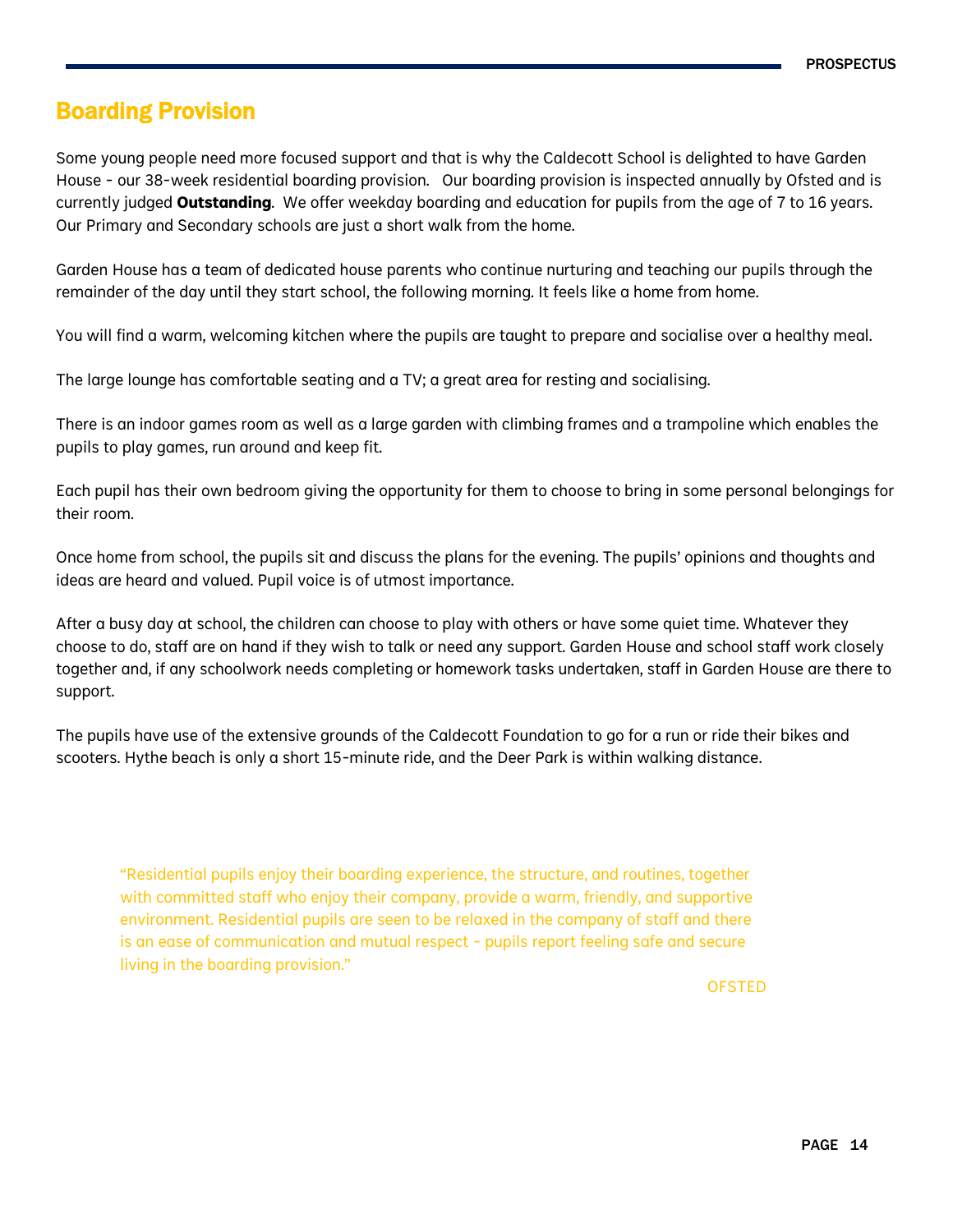## Keeping You Safe. We are Here to Help.

You can talk to ANY adult in the school about ANYTHING that is worrying you. However, your safeguarding team have the SPECIAL JOB of keeping you SAFE.

Our job means that we are here for any student, parent or member of staff who has a worry about the safety and well-being of a student.

We are here to make sure that all children and young people are kept safe from physical or emotional harm both inside and outside of school.

Do not keep your concerns to yourself – nothing is too small or too big.

If it concerns the well-being of a student that is our job.

We are here to listen to you!

We have a team of 7 Designated Safeguarding personnel (DSL), led by the Headteacher. All staff are trained in reporting safeguarding issues and there is at least 1 DSL available at all times for concerns to be reported through.

Want to talk to somebody else? Here are some websites and contact information to help

### **NSPCC**

Telephone: 0808 800 5000

help@nspcc.org.uk

www.nspcc.org.uk

### **Childline**

Telephone Free on; 0800 1111

www.childline.org.uk

www.childline.org.uk/get-support

### **MIND**

Telephone; 0300 123 3393

Text; 86463

www.mind.org.uk/information-support/helplines

'Caldecott is teaching my child how to make friends and play / work responsibly together.' Parent Survey

"I applaud all the staff. With such an amazing team it brings me comfort to know my child goes to school with fully trained, sympathetic but very supportive staff. My child has been much happier since being at the Caldecott School. Thank you all."